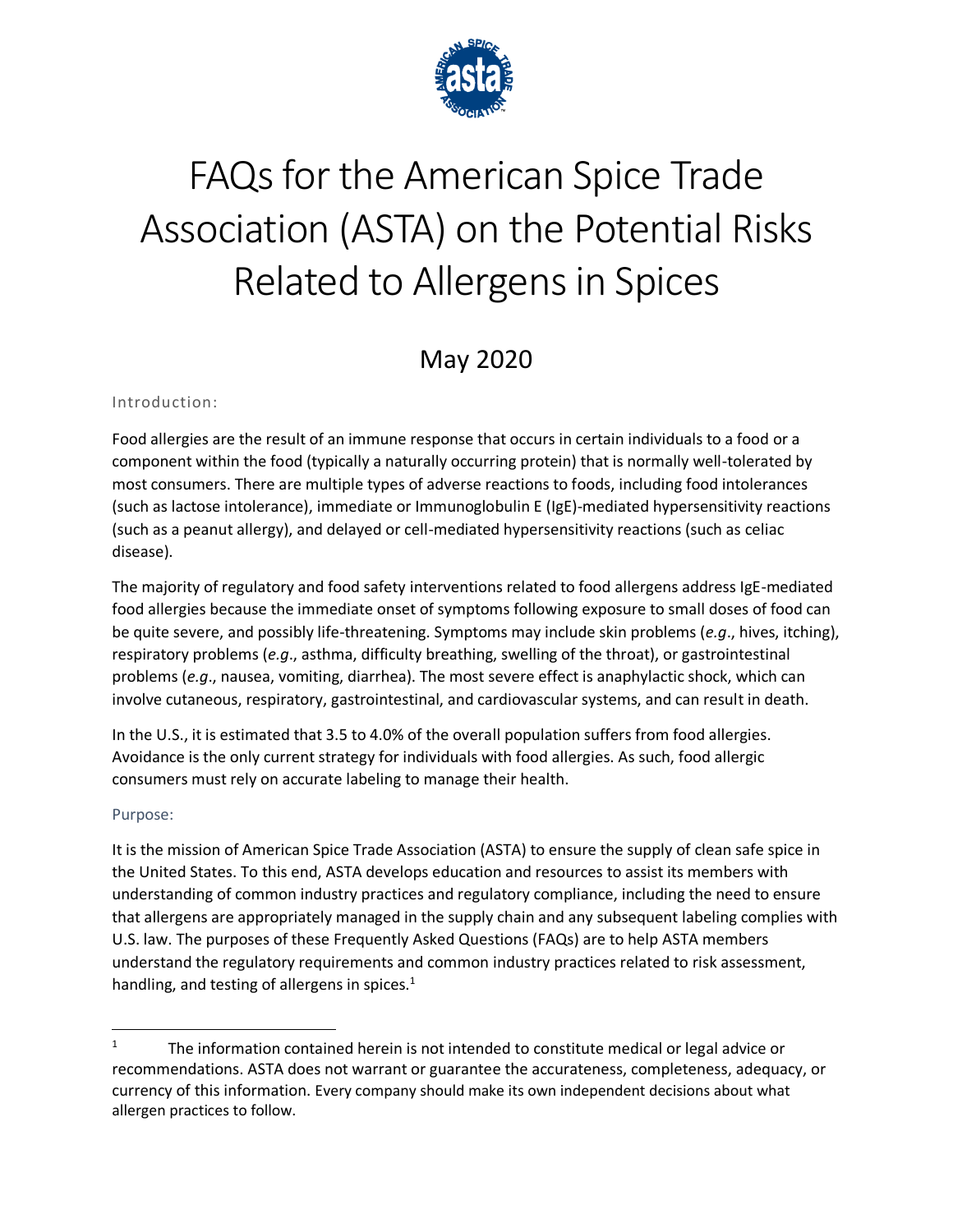

## **Section 1: Regulatory Requirements Related to Allergen Labeling and Handling**

#### **How are allergens regulated in the U.S.?**

The Food Allergen Labeling and Consumer Protection Act of 2004 (FALCPA) requires allergens in food products in the United States to be labeled to identify the eight major food allergens. FALCPA was created as an amendment to the Federal Food, Drug, and Cosmetic Act (FFDCA) requiring the labeling of any food (including components of flavorings, colorings, and incidental additives) that contains major food allergens. The 8 major food allergens (*i.e.*, the "big 8") identified by FALCPA are milk, eggs, fish (*e.g.*, bass, flounder, cod), crustacean shellfish (*e.g.*, crab lobster, shrimp), tree nuts (*e.g.*, almonds, walnuts, pecans), peanuts, wheat, and soybeans.

FALCPA is enforced by the U.S. Food and Drug Administration (FDA). The FDA has also published guidance for the food industry on how to comply with these labeling requirements, which is available online at [https://www.fda.gov/regulatory-information/search-fda-guidance-documents/guidance](https://www.fda.gov/regulatory-information/search-fda-guidance-documents/guidance-industry-questions-and-answers-regarding-food-allergens-edition-4)[industry-questions-and-answers-regarding-food-allergens-edition-4.](https://www.fda.gov/regulatory-information/search-fda-guidance-documents/guidance-industry-questions-and-answers-regarding-food-allergens-edition-4)

#### **Where can I find resources on allergens in different global regions?**

The Food Allergen Research and Resource Program at the University of Nebraska has a list of allergen regulations around the world on its website[: https://farrp.unl.edu/IRChart.](https://farrp.unl.edu/IRChart) This database includes allergen information for more food products and ingredients than the "big 8."

#### **What does FALCPA require?**

Under FALCPA, foods do not have to be free of the 8 major food allergens listed above; however, any food product containing these allergens (if they are intentionally added to the product)<sup>2</sup> must be clearly labeled. The food label ingredient statement must list the food allergen by a name easily understandable by consumers in one of two ways:

- (1) List the name of the food source in parenthesis following the common or usual name of the major food allergen in the list of ingredients (*e.g.*, Ingredients: whey (milk), lecithin (soy)); or
- (2) Use "Contains" followed by the common or usual name of the food source from which the major food allergen is derived, immediately after or adjacent to the list of ingredients (*e.g.*, Contains wheat, milk, and soy).

<sup>2</sup> FALCPA's labeling requirements do not apply to major food allergens that are unintentionally added to a food as the result of cross-contact. In the context of food allergens, "cross-contact" occurs when a residue or other trace amount of an allergenic food is unintentionally incorporated into another food that is not intended to contain that allergenic food. Cross-contact may result from customary methods of growing and harvesting crops, as well as from the use of shared storage, transportation, or production equipment.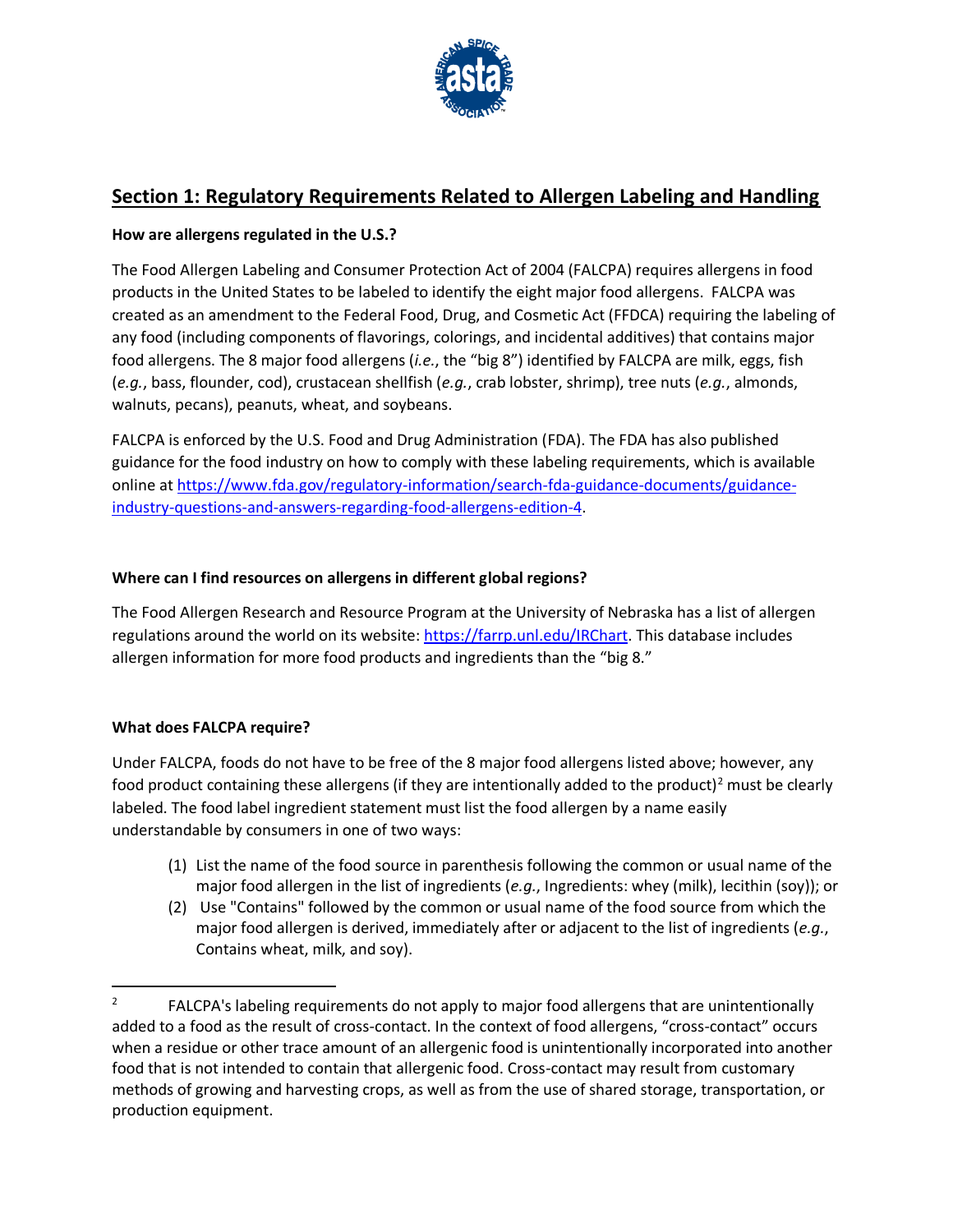

#### **What are the major 8 allergens in the U.S.?**

The major 8 allergens defined by FALCPA in the United States are:

- Wheat
- Milk
- Eggs
- Soy
- Fish
- Crustacean shellfish
- Peanut
- Tree nut

It is noteworthy that some of these allergens are actually categories of foods, rather than one food item. For example, fish (salmon, tuna, bass, etc.), crustacean shellfish (crab, shrimp, lobster, etc.),<sup>3</sup> and tree nuts (e.g. almonds, walnuts, etc.) refer to a broad category of products. These foods should be labeled by their specific type of nut or species on the label, as in "almonds" versus "treenuts," and "bass" versus "fish." It is also noteworthy that coconut is considered to be a treenut.

#### **Is sesame considered an allergen in the U.S.?**

FDA issued a request for information on sesame allergies to determine if it should be regulated similarly to other allergens in the United States.<sup>4</sup> ASTA provided comments to the FDA about this potential change in regulations. ASTA's position on this regulatory action is that we would support labeling of sesame if it is determined to be a major allergen. ASTA's comments are available online at: [https://www.astaspice.org/government-relations-advocacy/advocacy/comments-2013/.](https://www.astaspice.org/government-relations-advocacy/advocacy/comments-2013/)

#### **Are there limits or thresholds for allergens?**

In the United States there are currently no regulatory limits for the major 8 allergens, aside from the limit of 20ppm has been established for gluten for the purposes of supporting a "gluten-free" claim. At this time, it is unlikely that the FDA will publish threshold levels for allergens.

<sup>&</sup>lt;sup>3</sup> Under FALCPA, crustacean shellfish (such as crab, lobster, or shrimp), and ingredients that contain protein derived from crustacean shellfish, are major food allergens, but molluscan shellfish (such as oysters, clams, mussels, or scallops) are not.

<sup>4</sup> See 83 Fed. Reg. 54594 (Dec, 31, 2018). The Federal Register Notice "invites data and other information on the prevalence and severity of sesame allergies in the United States and the prevalence of sesame-containing foods sold in the United States that are not required to disclose sesame as an ingredient."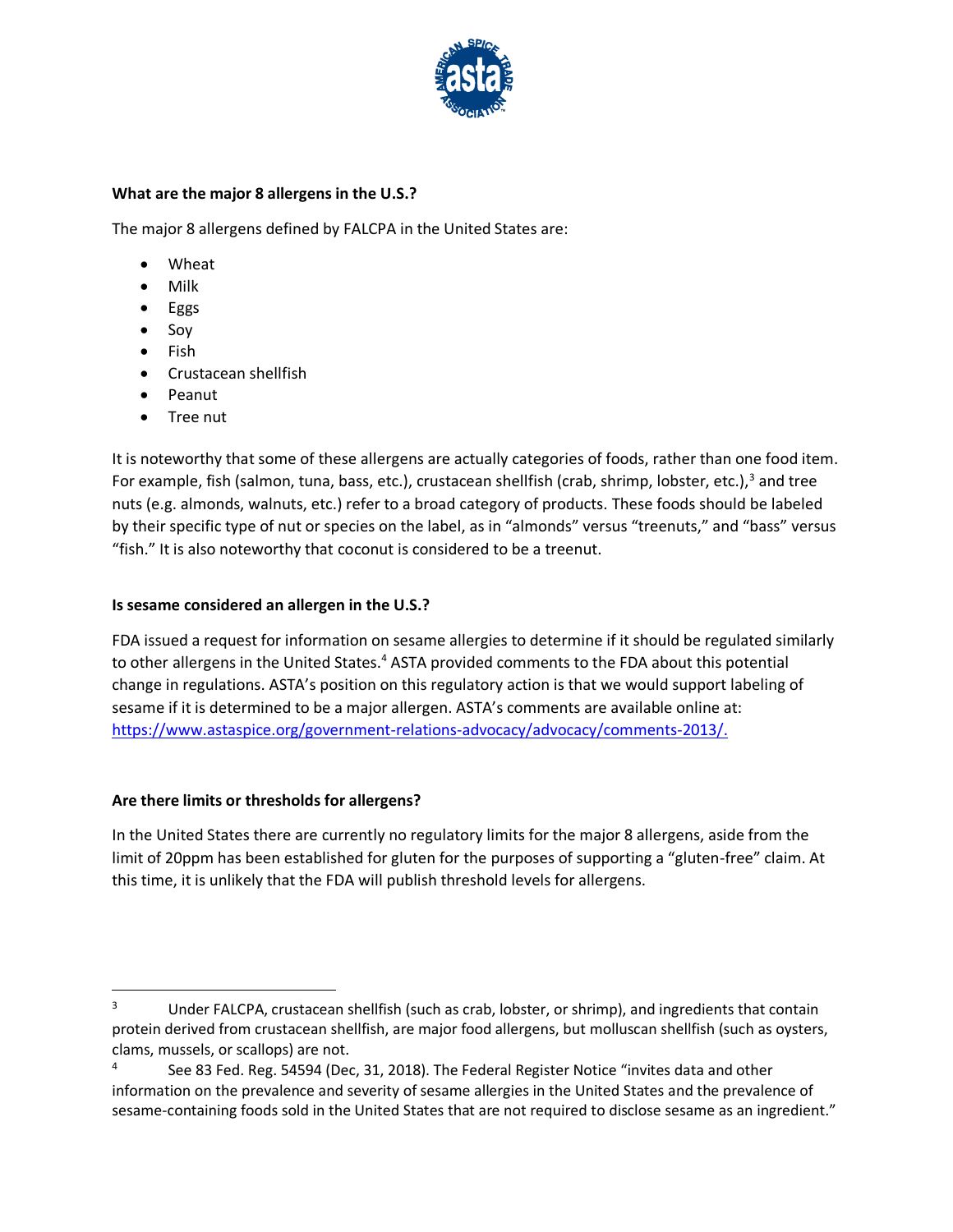

#### **What are precautionary statements and are they allowed to be used on spices?**

Precautionary statements (also known as advisory labeling) refer to language such as "may contain [allergen]" or "manufactured on shared equipment with [allergen]". FALCPA does not address use of precautionary statements, which allows manufacturers to include warnings on labels regarding the possible presence of allergens. It is important to note that precautionary statements may not be a replacement for adhering to good manufacturing practices (GMPs), and use of the statements must be truthful and not misleading. FDA has stated that it is considering ways to best manage the use of these types of statements by manufacturers to better inform consumers.

Importantly, the use of precautionary labels is not likely to protect the company from needing to issue a recall in the event that the product is found to contain the allergen. Furthermore, non-governmental organizations representing consumers with food allergens have spoken out against the widespread use of precautionary statements. This community has voiced complaints that this form of labeling is often unclear and may unnecessarily limit food choices.

#### **What does the FDA Food Safety Modernization Act (FSMA) require related to management of allergens?**

Allergens are considered a chemical hazard under the Preventive Controls for Human Food rule. If allergens are determined through a hazard analysis to be a "hazard requiring a preventive control," allergen preventive controls may include cleaning and sanitation procedures, scheduling decisions, and labeling practices. These controls must have associated monitoring, corrective actions, verification, and record-keeping.

Additionally, this regulation revised FDA's current Good Manufacturing Practice (cGMPs) regulations to specifically address allergen cross-contact. The updated cGMPs require that equipment, utensils, and food contact surfaces are maintained in a manner to prevent allergen cross-contact. This includes ensuring that cleaning, sanitation and storage practices are conducted in a manner that protects food from allergen cross-contact.

FDA has indicated that a guidance document on allergen control within the preventive controls rule is forthcoming, but has not yet been released.

#### **What are the regulatory implications of a product containing an undeclared allergen being introduced to the U.S. market?**

Failure to properly label a food product containing a major food allergen will deem it misbranded under the FFDCA and may result in the product being subject to a recall. Undeclared allergens are the leading cause of recalls in the United States. Furthermore, a company and its management may be subject to civil sanctions, criminal penalties, or both under the FFDCA if one of its packaged food products does not comply with the FALCPA labeling requirements. FDA may also request seizure of food products where the label of the product does not conform to FALCPA's requirements.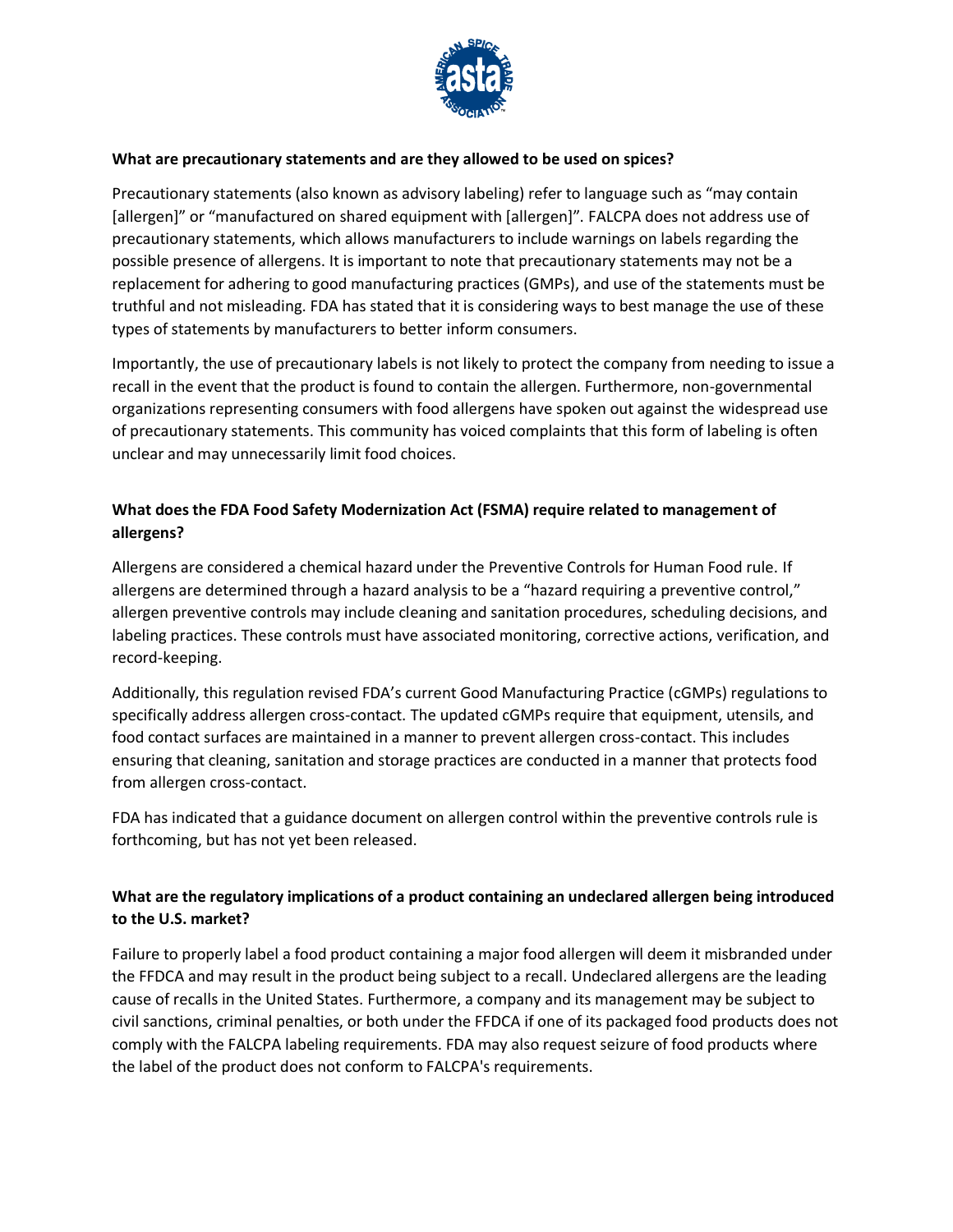

Additionally, the presence of an undeclared allergen may result in required reporting to the reportable food registry (RFR). Food facilities that manufacture, process, pack, or hold food for human or animal consumption in the U.S. are required to report to the RFR within 24 hours for any incidents for which there is a "reasonable probability that the use of, or exposure to, an article of food will cause serious adverse health consequences or death to humans or animals." Undeclared allergens are a leading cause for RFR reports and recalls.

## **Section 2: Risk Assessments of the Spice Supply Chain**

#### **How can I manage the risk if my supplier uses allergens in their facility?**

If a supplier is using allergens in their facility, it does present a potential risk for downstream users of the ingredients. Companies must conduct risk assessments of their suppliers in order to understand the risk of the presence of an allergen in the product.

Under FSMA requirements, companies must have supplier verification procedures in place to determine how the supplier is controlling the allergen. These verification activities may include onsite audits, third party audit, and reviewing allergen control programs. Depending on the risk, it may also be prudent to implement testing as well.

As much as possible, it is important to be very familiar with the spice supplier and the practices they use to grow their crop. Ideally, the supplier should use sound Good Agricultural Practices (GAPs), be educated as to which allergens are of concern, and ensure compliance with avoiding cross-contact with crops containing these allergens. For example, crops grown in close proximity or rotated on an annual basis can cause cross-contact of an unwanted allergen. For example, this occurs in India where some farmers grow cumin and peanuts in close proximity and often rotate these crops in the same field, which may cause unharvested peanuts to inadvertently end up in a cumin harvest.

Spice manufacturers should ensure that their suppliers:

- Are familiar with the major allergens of concern
- Take care when rotating crops to avoid any inadvertent cross contact with a previous allergenic crop
- Ensure that there is a suitable gap in harvest time when potential allergenic crops are grown in close proximity to avoid cross contact
- Since additional spices (*e.g.,* sesame, mustard, celery) have possible allergenic properties, ensure that there are suitable clean-down systems to avoid carry over between spice crops
- Do not use any peanut-related products to process spices or lubricate processing equipment (*e.g.*, ground nut oil)
- Keep spices separate from cereal products, which may contain sensitizers such as gluten (wheat) or allergens such as soybeans or tree nuts
- If using recycled bags for shipping spices, have a robust control system in place to ensure that the bags have not been previously used for potentially allergenic food products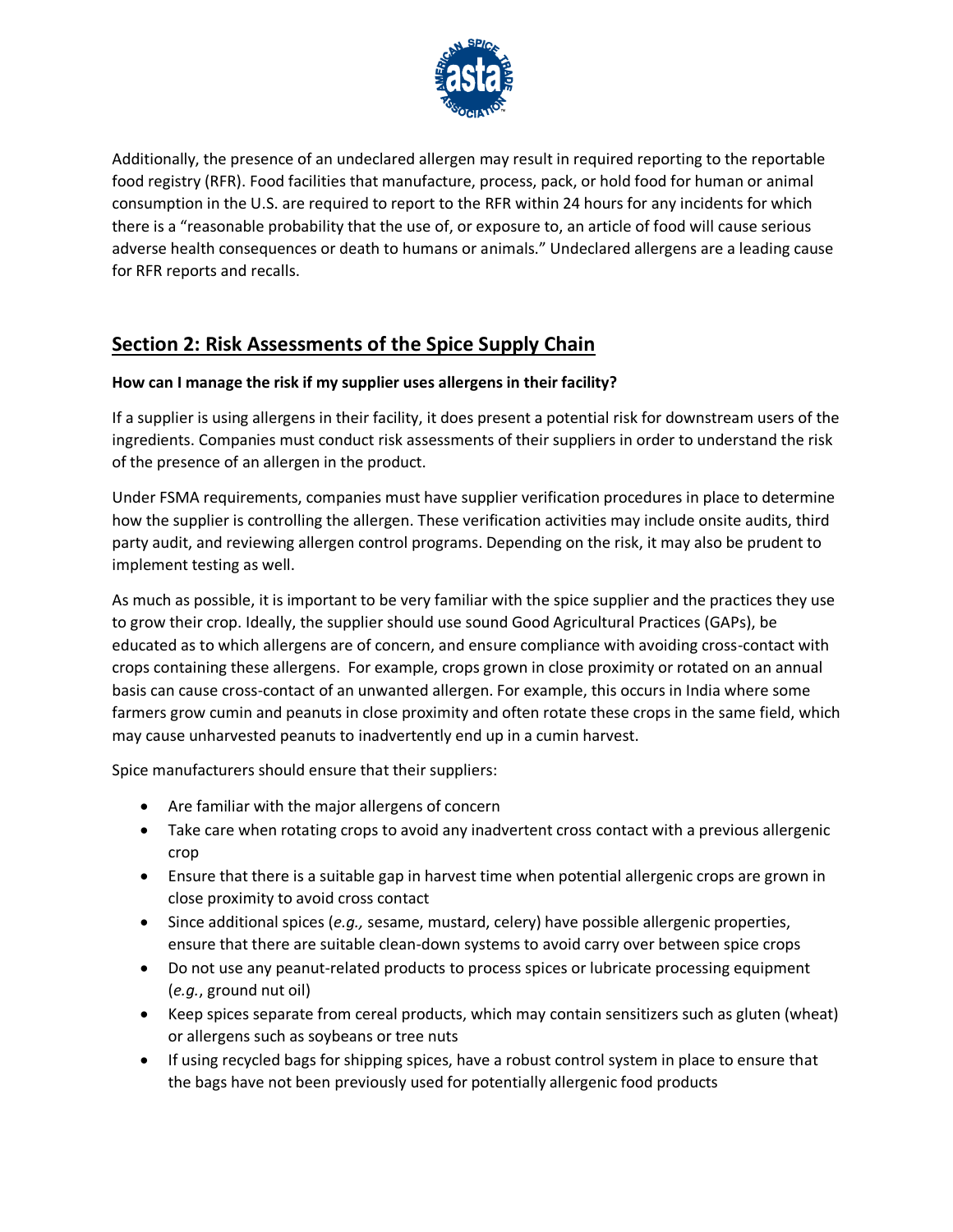

• Have a suitable cleaning operation in place to avoid cross contact in trading yards where spices and allergenic foods are handled

#### **I outsource some of my process, i.e. packaging and sterilization. How can I ensure there is no allergen cross contact during this time?**

Similar to supplier verification, risk assessments must be conducted for contract manufacturers. The potential risk will depend on the process that is being conducted as well as mitigating techniques, such as packaging, scheduling, etc. For example, sterilizing in packaging generally would have limited risk, but if bulk product is being treated, there could be a significant risk.

#### **What does a documented risk assessment for allergens entail? What are the key areas and measures I should consider when I make a risk assessment for allergens?**

In the food industry, risk assessments are conducted to evaluate the potential health risk of chemical or microbiological contaminants to the public. This type of assessment can also be applied to food allergens and be used to develop risk management approaches (*e.g.*, advisory statements, labeling).

The assessment of health risk relating to food allergens can be broken into 4 elements:

#### 1. **Hazard Identification**.

- Identify the allergen (one of the 8 major allergens listed by the FDA)
- Include data on the prevalence and severity of allergenic reactions
- Identify potential residues that may produce allergenic responses (*i.e.*, undeclared food allergens may be considered an identified hazard)
- Consider the mitigation measures and process controls available, including segregation, sanitation, and scheduling

#### 2. **Hazard Characterization**

- Use of oral food challenge studies to develop safe exposure levels for allergenic individuals (*i.e.*, threshold dose)
- Estimate of a no-observed-adverse-effect level (NOAEL) on a population basis (*i.e.*, the highest consumption level at which no allergenic reactions occur within a defined population of individuals with food allergies)
- Use of probabilistic modelling with individual NOAELs and LOAELs (lowest-observed-adverseeffect levels) (*i.e.*, dose distribution) to predict acceptable risk levels
- Acceptable risk levels defined by identifying a reference dose ("describes the daily dose that is likely to have no deleterious effect even if continued exposure occurs over a lifetime")
- A reference dose for food allergens would carry some level of risk (*e.g.*, mild allergic reactions that could be controlled with pharmaceutical intervention) that would need to be defined and presented as an "acceptable" risk
- Currently, the FDA has not provided a threshold for food allergens
- 3. **Exposure Assessment**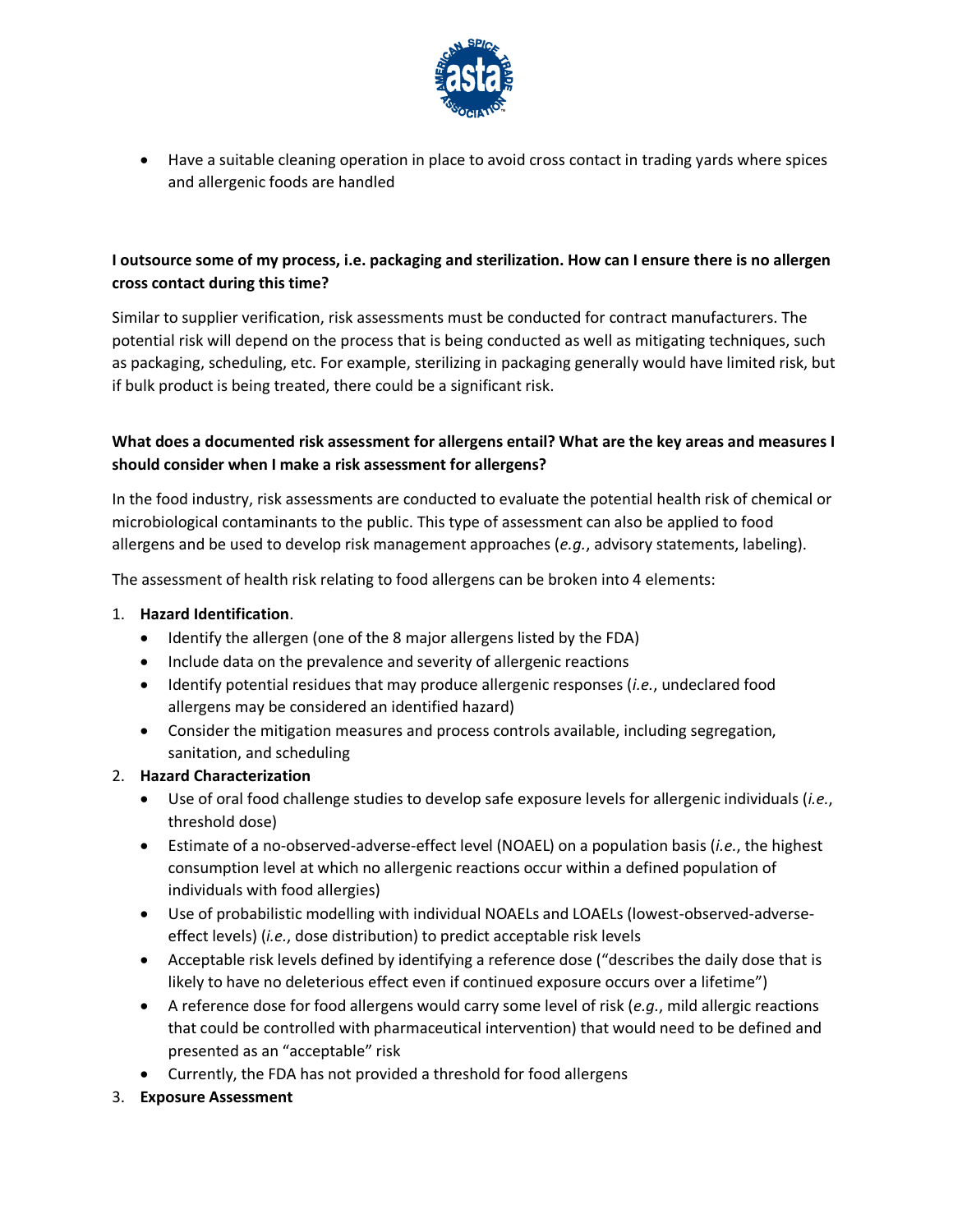

- The risk to the consumer is primarily due to unintended addition (*i.e.*, contamination due to cross-contact) to food product
- Identify the amount of contamination (*i.e.*, concentration)
- Identify the amount of food ingested containing the allergen
- Use quantitative risk assessment (QRA) to produce an allergen intake distribution
- 4. **Risk Characterization**
	- Combines hazard identification/characterization with exposure assessment to "assess the likelihood of risk even in cases where a reference dose or maximum level has not been established"
	- Use of individual threshold dose-distribution with intake distribution and contamination distribution to estimate an action level (*e.g.*, use of precautionary labeling if the contaminant level is above the action level)
	- Use of probabilistic modeling by applying statistical distributions (*i.e.* Monte Carlo simulation) with allergen thresholds, consumption patterns and contamination results to "predict objective allergic reactions in an estimated fraction of the population with food allergy" and then to estimate the allergic population's risk and the overall population's risk

#### **What is the VITAL system?**

VITAL (Voluntary Incidental Trace Allergen Labelling) is a standardized risk-based methodology for food producers to use in assessing the impact of allergen cross-contact to indicate appropriate precautionary allergen labelling. More information is available at [http://allergenbureau.net/vital/.](http://allergenbureau.net/vital/)

#### **What would an example of what a risk assessment for allergens in spices could look like?**

"Risk" associated with specific levels of a food allergen in a product may be calculated by knowing the prevalence of the food allergy, the allergen threshold, the consumption of a specific food product, and the concentration of the allergen in the food product. Joe Baument of the Food Allergy Research & Resource Program (FARRP) at the University of Nebraska presented an approach for how spice companies could calculate risk of peanut in cumin during the 2014 ASTA Annual Meeting.

For example, if one knows that there is 5000 ppm peanut in cumin and that a finished food product contains 2% cumin and the serving size of this product is 100 g, one can calculate the exposure to peanut:

5000 ppm (or µg/g) peanut x 2% cumin x 100 g serving = 10 mg of *peanut (2.5 mg peanut protein based on 25% protein in peanut)*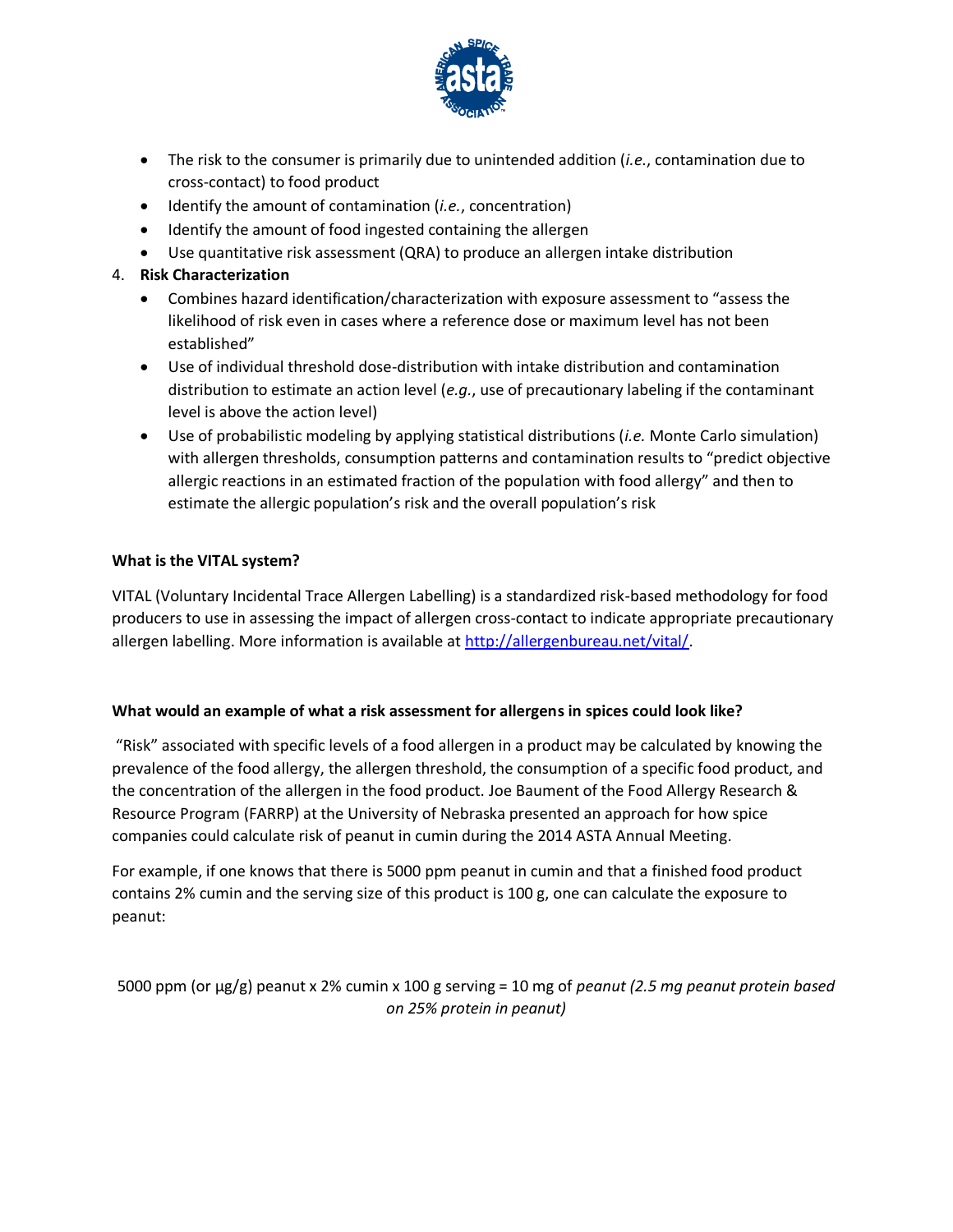

Using clinical threshold studies (*i.e.*, studies examining what levels of a food allergen cause reactions in human subjects), FARRP estimated that 5.5% of the population allergic to peanuts would react after exposure to 10 mg of peanut.

Risk at low levels of a food allergen such as peanut in cumin (*e.g.*, 5-25 ppm) resulting from unintentional cross-contact can also be calculated using quantitative risk assessment, based on:

- Threshold levels of specific food allergens within the overall population (*i.e.*, clinical threshold studies)
- Statistical dose distribution modeling (exposure/consumption data)
- Determination of the probability of an allergic reaction occurring following exposure
- Integration of the variability and uncertainty of data into the model to provide a more realistic estimate of potential risk

This risk can be expressed in a number of ways:

- User population risk (assumes the entire population is allergic and consumes the product = "users")
- Allergic population risk (assumes the entire population is allergic but only a certain percent of the population consumes the product)
- Overall population risk (assumes a certain percent of the population is allergic and a certain percent of the population consumes the product)

## **Section 3: Managing Allergens Within a Production Facility**

#### **Do I need to have dedicated equipment and utensils for processing allergens?**

Dedicated equipment is ideal, but may not always be practical or economically viable in all situations. Where it is not feasible for manufacturers to use dedicated equipment, preventive controls can be put in place to mitigate cross-contact risk. For example, scheduling and sanitation procedures should be in place. Additionally, there should be validation and verification of the control measures, including testing to make sure sanitation is effective.

While it may be more economically challenging to dedicate equipment, typically utensils should be able to be dedicated. Use of specifically colored utensils is a common practice to denote utensils used for allergens from those that are not to be used with allergens.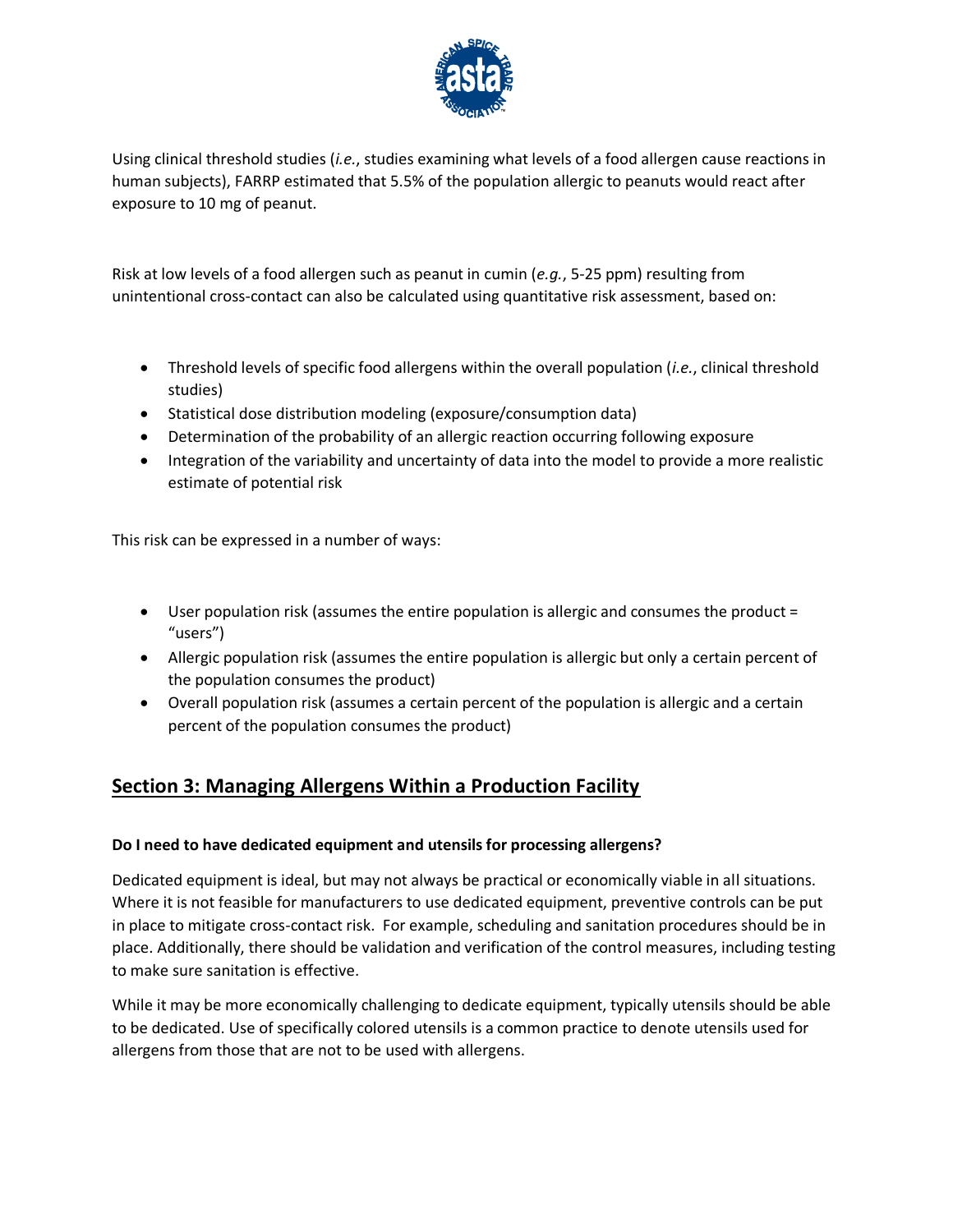

#### **My staff is bringing their own food. Is there a risk of allergens I should consider even if the break room is far from production?**

A common industry practice is that no outside food should be allowed to be brought into the plant. However, if allowed, facilities should have policies in place to mitigate the risk of cross-contact from allergens in food brought by employees. Companies should follow basic cGMPs, including handwashing and changing clothes to mitigate risk of transfer of allergenic proteins from outside food. Staff should also be trained on how to mitigate cross-contact of allergens.

#### **How should allergen waste be managed?**

It is prudent to manage allergen waste separately from non-allergen waste. A strategy related to the management of allergen waste may entail using different colored waste bins that are clearly labeled and easily identifiable, ensuring waste bins are covered, and removing waste immediately after production.

#### **I have to do a rework that contains allergens. What should I consider?**

Manufacturers must ensure to be reworking "like" into "like", meaning that allergen rework may only be reworked in allergen-containing product. Basic allergen management procedures to handle rework include clear labeling, clear tracking of allergenic product, and storage in a separate area.

#### **Do I need to have separate cleaning supplies for allergens?**

Separate color-coded systems are recommended to be used for cleaning supplies used on equipment used to process allergens. This is especially important in a "dry cleaning" process, where dust build up may result in a cross-contact. For example, brushes with different colors clearly denote which are to be used on equipment used to process allergens.

#### **How can I validate that my allergen cleaning system is effective and continually verify that my allergen cleaning procedure is working all the time?**

Manufacturers using sanitation as an allergen control should initially validate that the cleaning and sanitation procedures are effective at removing the allergen of concern, and also conduct verification on an ongoing basis to ensure that the validated process is being consistently applied.

To validate the sanitation process, the manufacturer must design a study to determine the effectiveness of the removal of the allergen of concern. This study would entail first cleaning and sanitizing the equipment and then conducting specific allergen testing using surface swabs specific for the allergen used on the equipment. The samples may then be tested with an allergen test kit.

Once the sanitation process is validated, then the manufacturer must use ongoing verification methods to ensure the validated process is being used each time. This may include monitoring and documentation of the sanitation process and/or testing. Adenosine Triphosphate (ATP) assays are one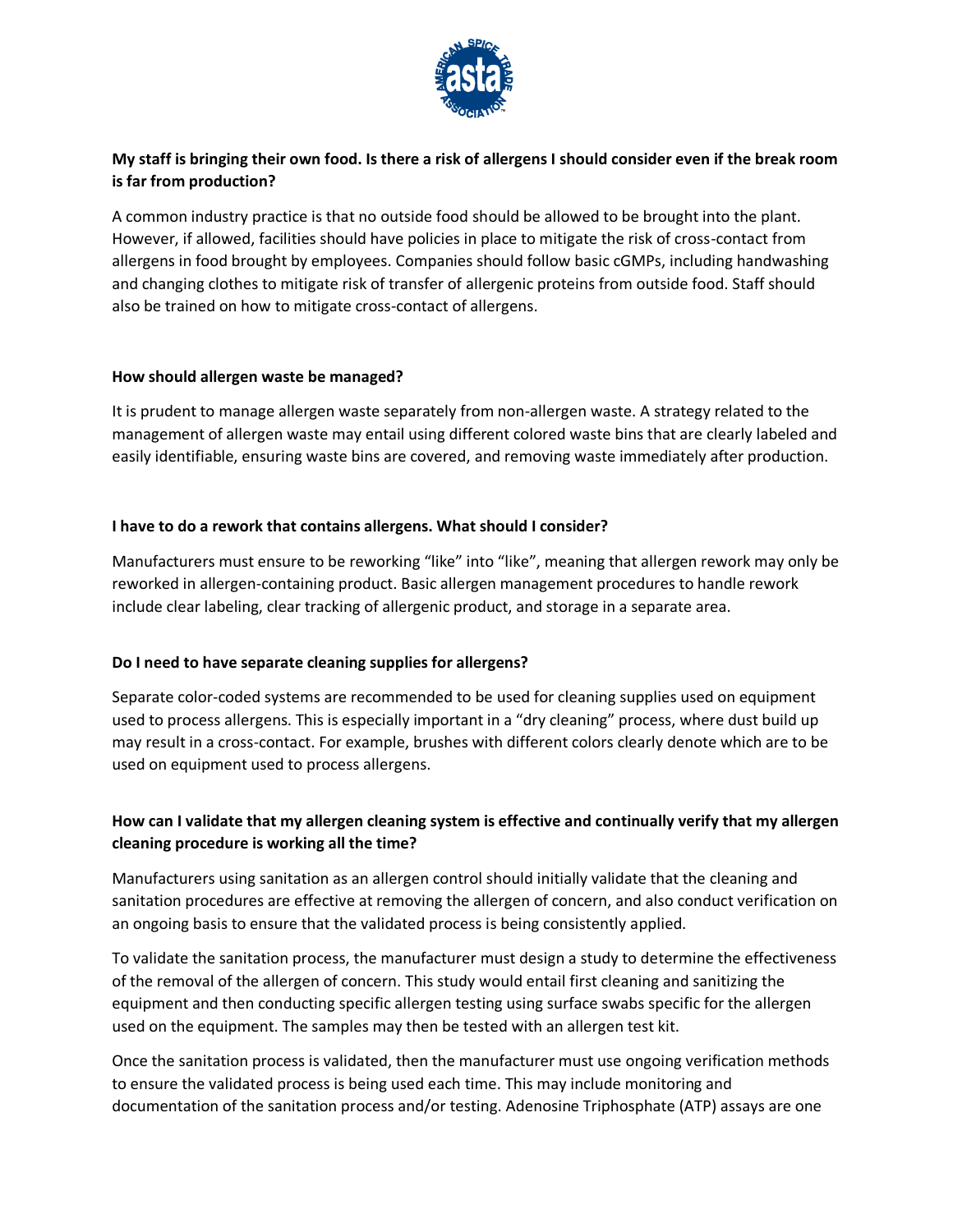

form of testing, and allow for a quick measurement that measure any build up, and can be a general quick check of overall effectiveness of cleaning (though they are not allergen-specific). As usual, it is recommended to swab the most difficult to clean areas. It is noteworthy that testing rinse water may not be sufficient since the water can dilute allergens to non-detectable levels.

#### **How should manufacturers manage labeling of allergen information?**

Labeling is an essential part of allergen management. Mislabeling of allergens is the leading cause of recalls in the United States. Every company should set up their own process to monitor, document, and verify that the correct label is used on the correct package every time there is a changeover. Employees should be trained on the importance of proper labeling. It is also important to have inventory controls in place, such as review of incoming labeling, and discarding out of date labels in a timely process.

Furthermore, it is important that there be a process to approve labels for new products and product changes. For example, labels should be reviewed whenever there is a product formula change, as well as when there is a change in the supplier or country of origin. It is also a good idea to revisit specs at least every three years to check that there have been no changes that would impact labeling.

### **Section 4: Allergen Testing**

#### **What methods are available to detect allergens in spices?**

The standard analytical method used to measure food allergen residues in food and on equipment is ELISA (enzyme-linked immunosorbent assays) or ELISA-based technology. Commercial ELISA kits are available for most of the common allergens, and there are ELISA methods that have been validated through AOAC and other method-validation certification bodies. ELISA assays are specific and sensitive, with rapid analytical assessment times from 10 minutes to 1 hour.

Lateral Flow ELISAs, which are strip tests or dipsticks that have a 5 ppm detection limit depending on the test matrix and a 10-minute assay time, are qualitative assays used primarily for assessing sanitation but can also be used for food product testing. Lateral flow offers advantages for quick in-house testing.

Other methods may be considered for allergen testing if ELISA technology lacks sensitivity. For example reverse transcription-polymerase chain reaction (RT-PCR) may be a useful alternative in certain scenarios for detecting some source material DNA when allergenic proteins are denatured or hydrolyzed during processing, but not be able be used with in highly processed products that do not contain enough DNA. Chromatographic methods, such as LC-MS/MS, may be useful to detect mixed allergens in a sample or when allergenic proteins are complexed in a product matrix that masks protein detection by ELISA. .

**Where can I find information about limitations and capabilities of common allergen detection methods, including considerations related to validation of methods and matrices?**